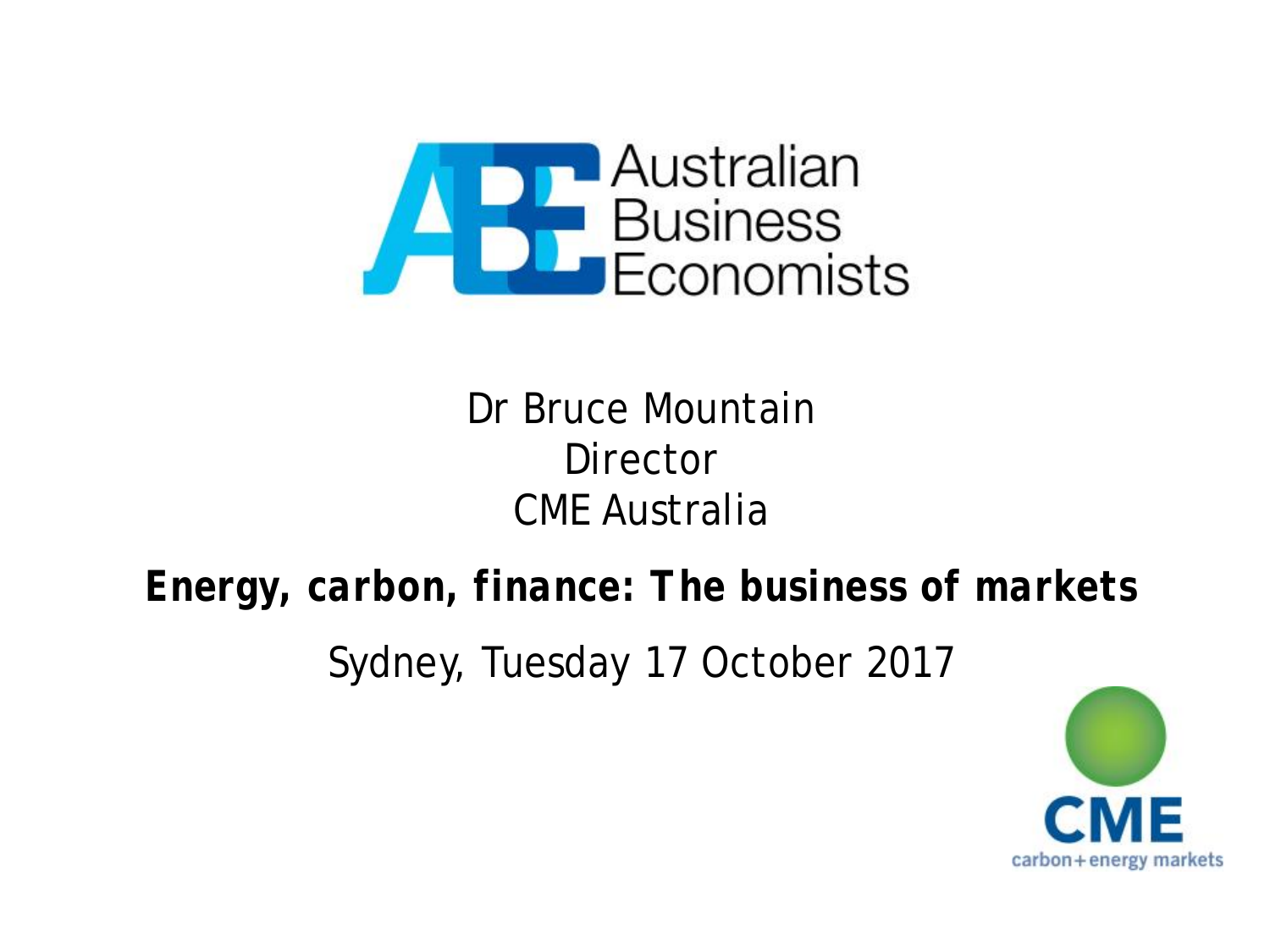- Wholesale
- Networks
- Retail
- Distributed energy

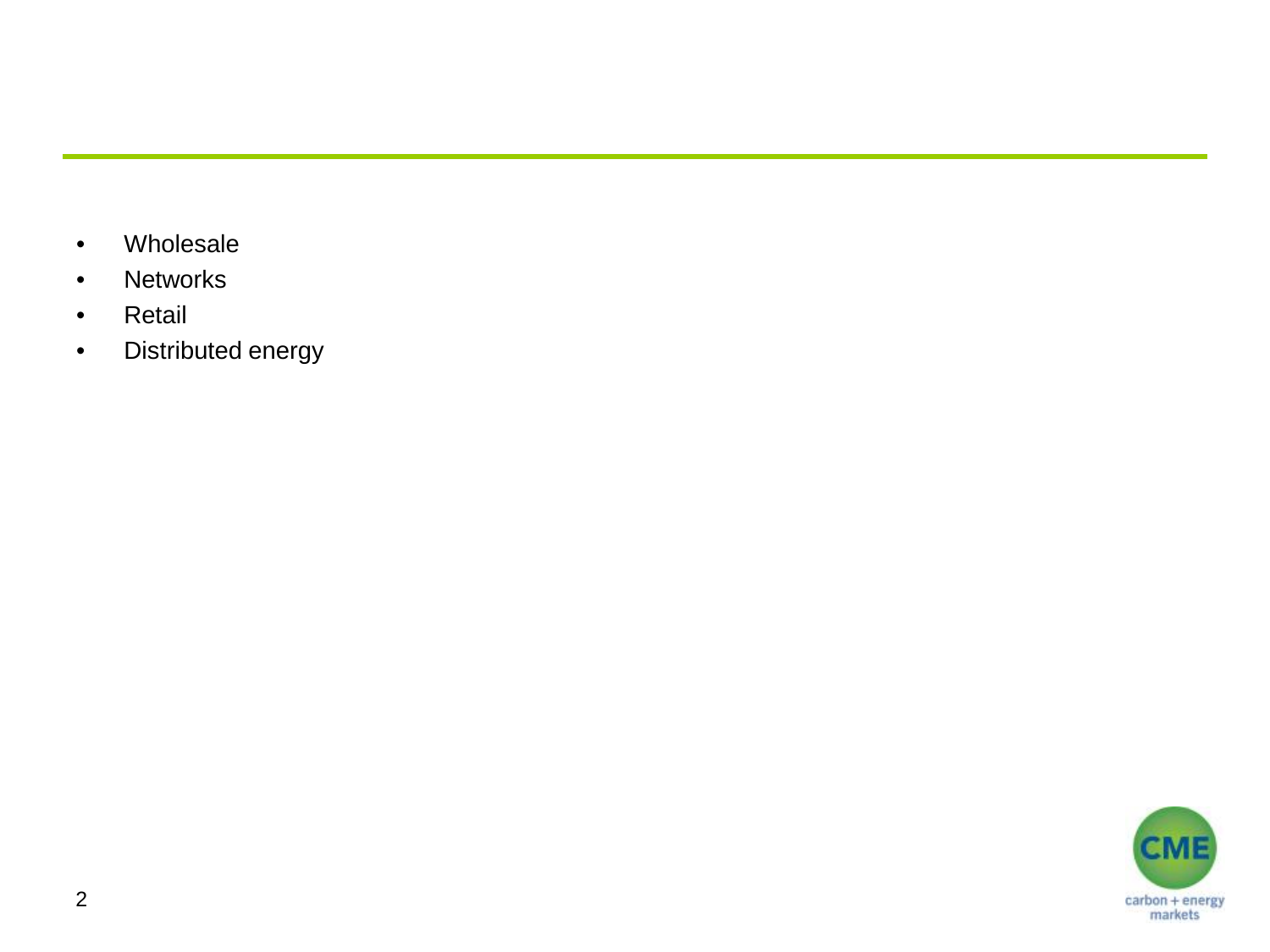Wholesale

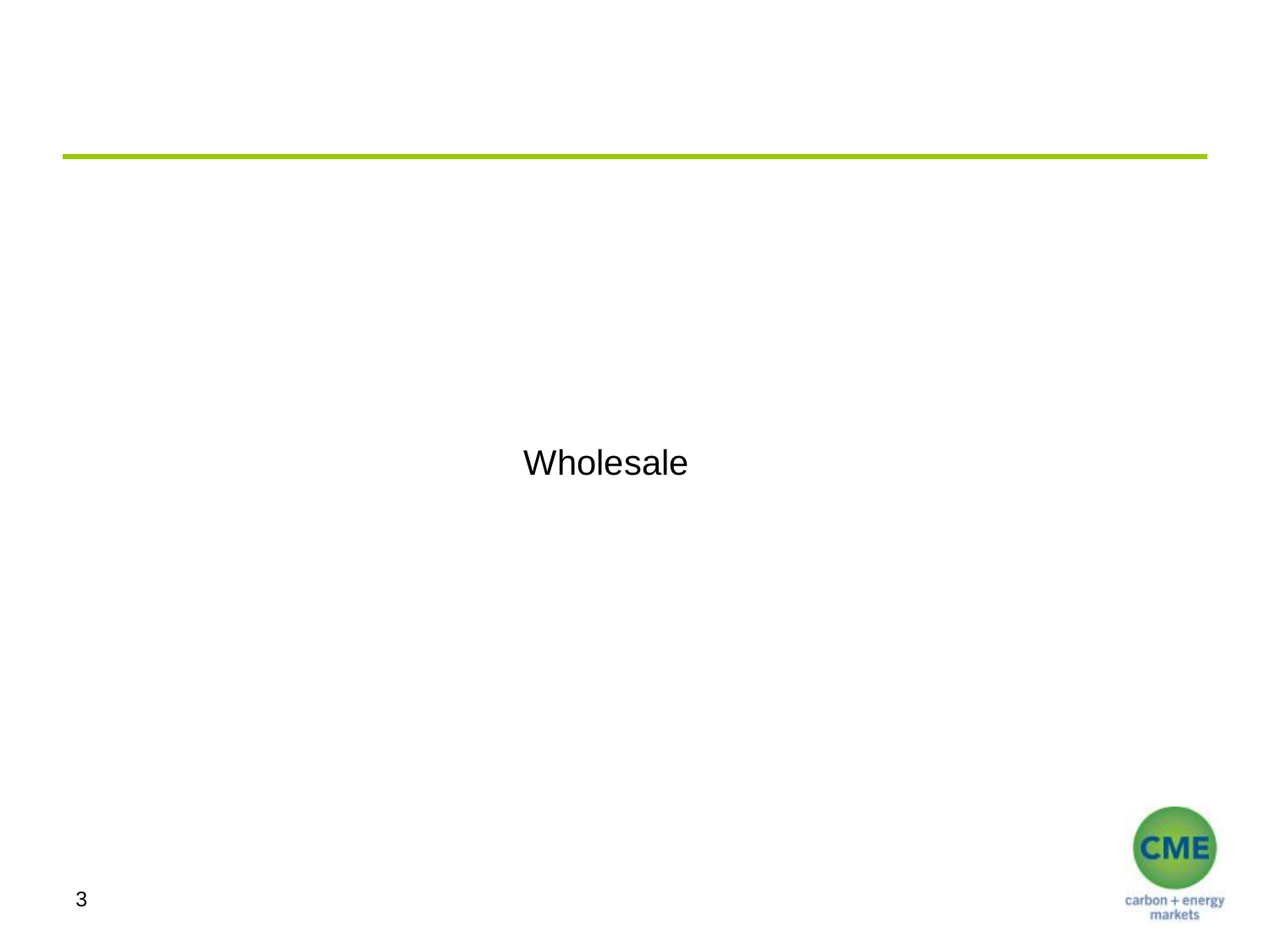#### Average spot prices (\$/MWh): highly variable, now at record highs



carbon + energy markets

4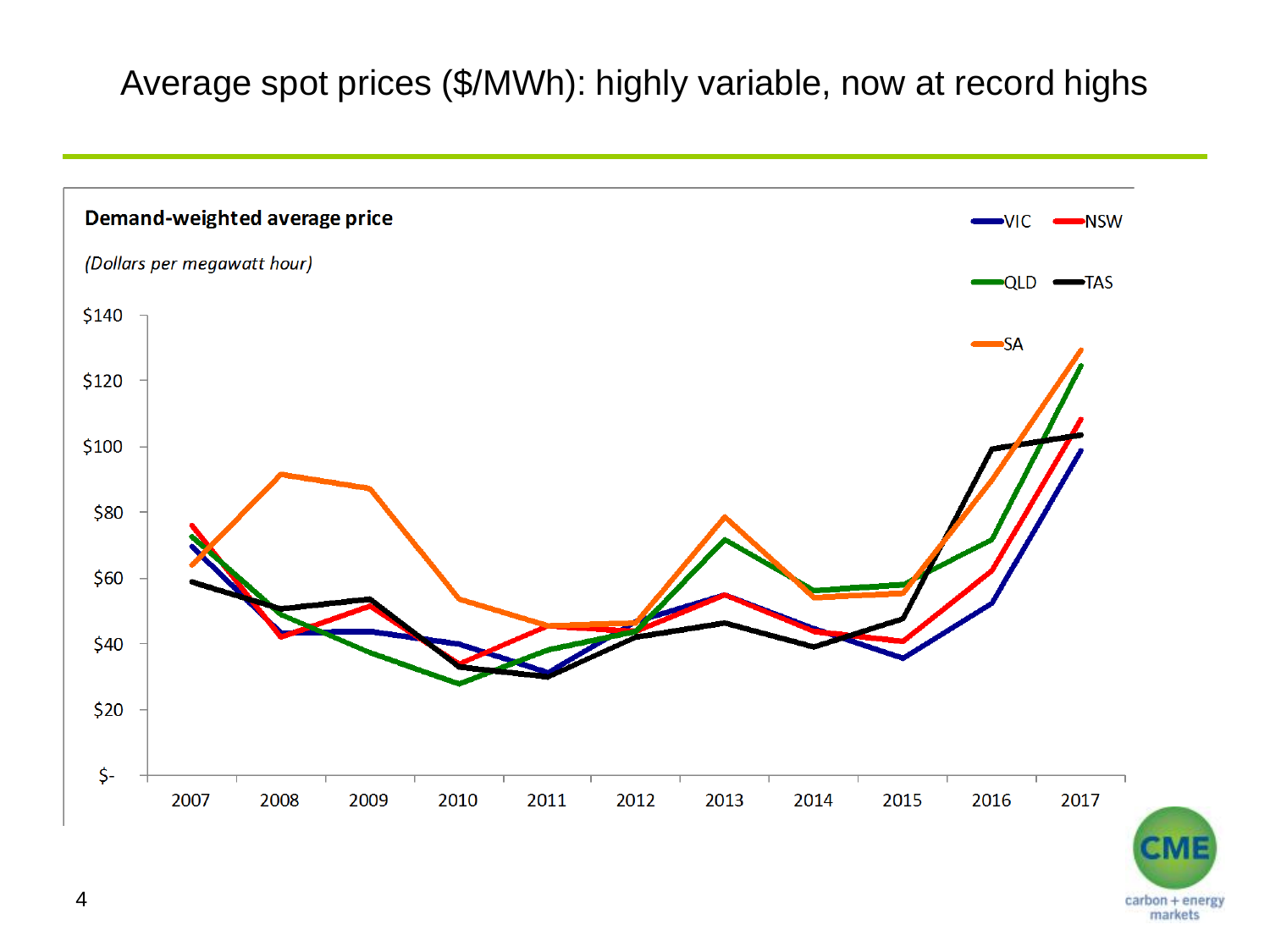#### Grid demand index: declining mostly



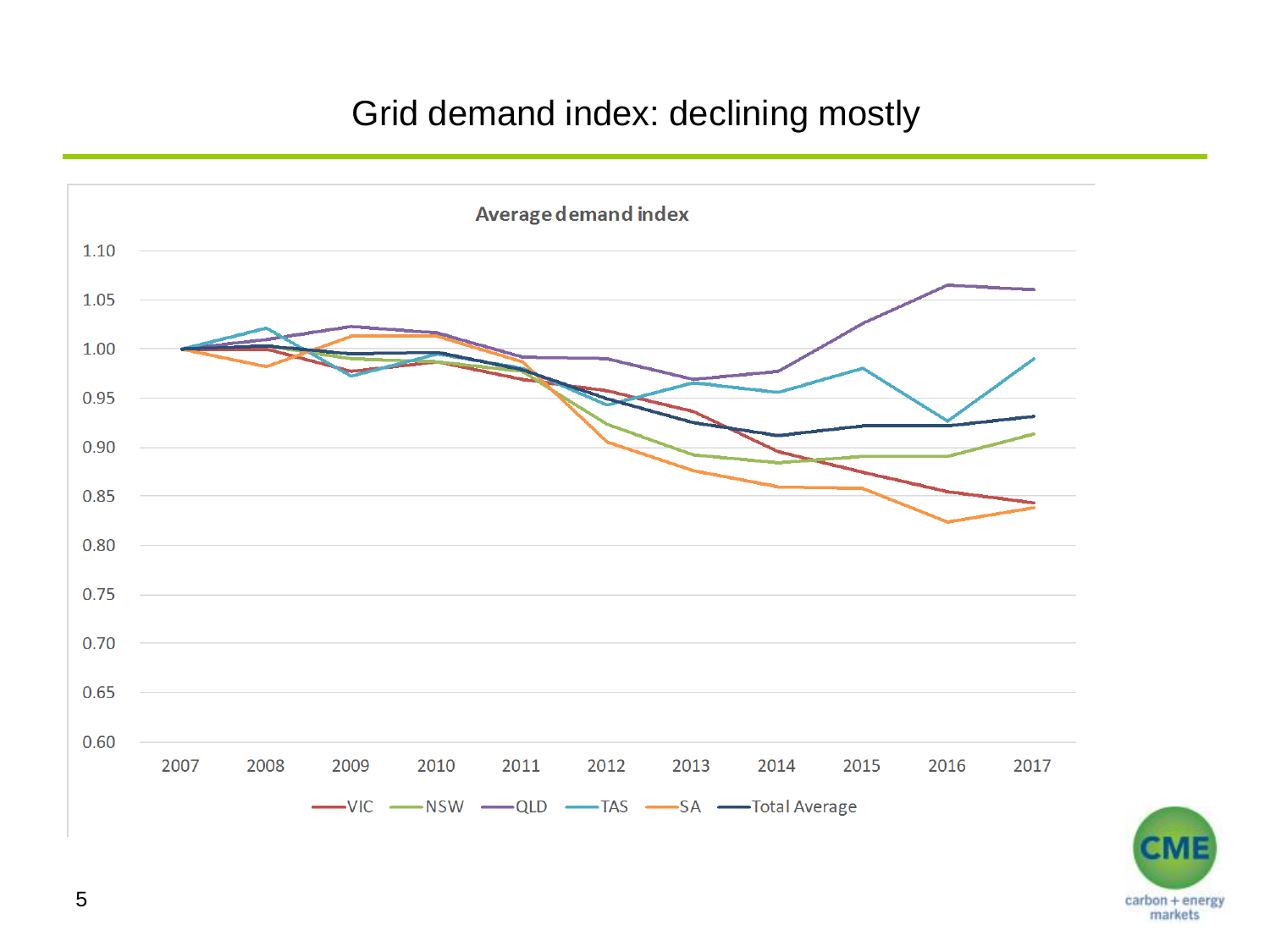Average per capita demand (kW/person/hour): large declines



6

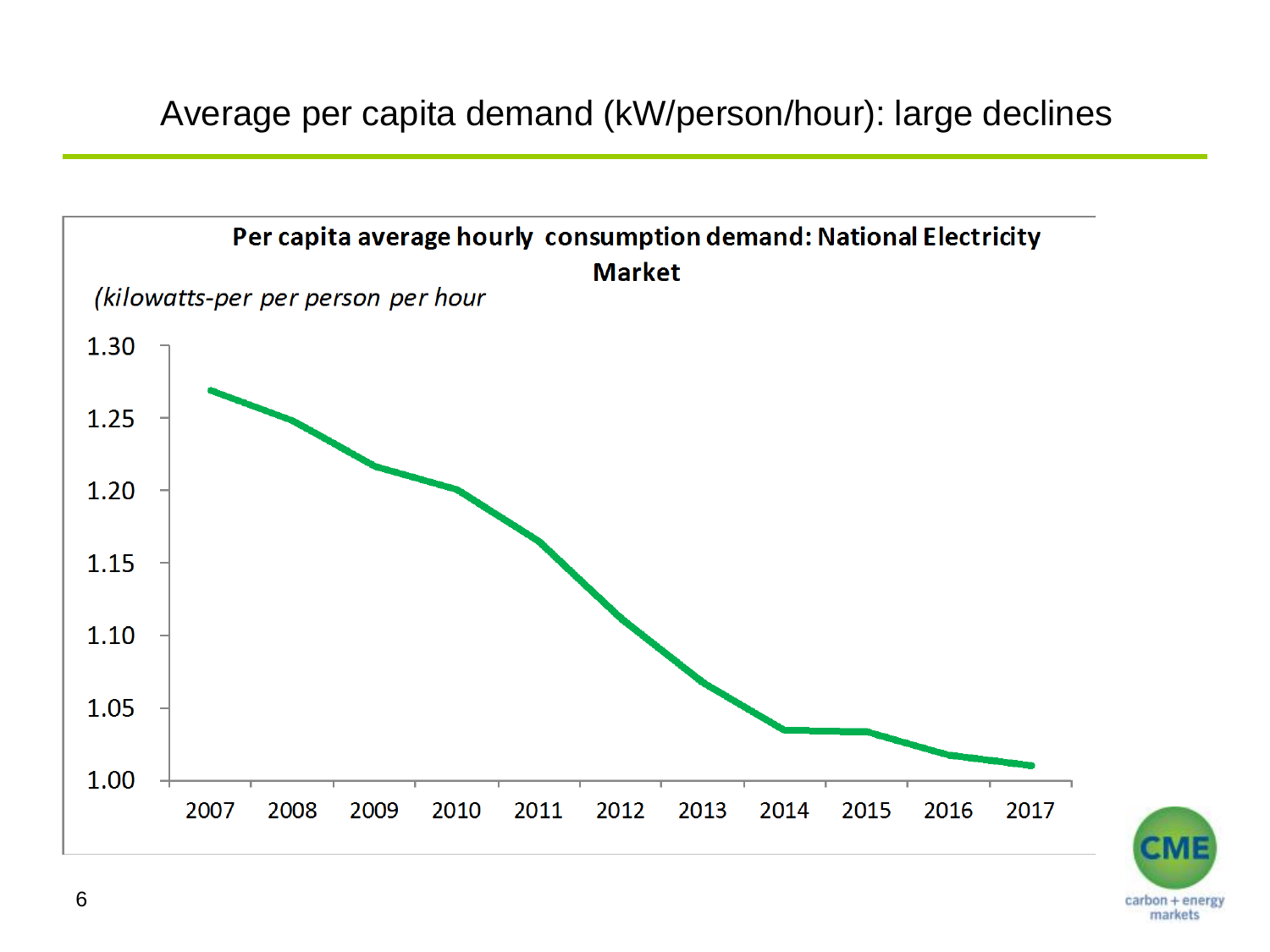Trend changes in peak demand 2007 to 2017: generally declining



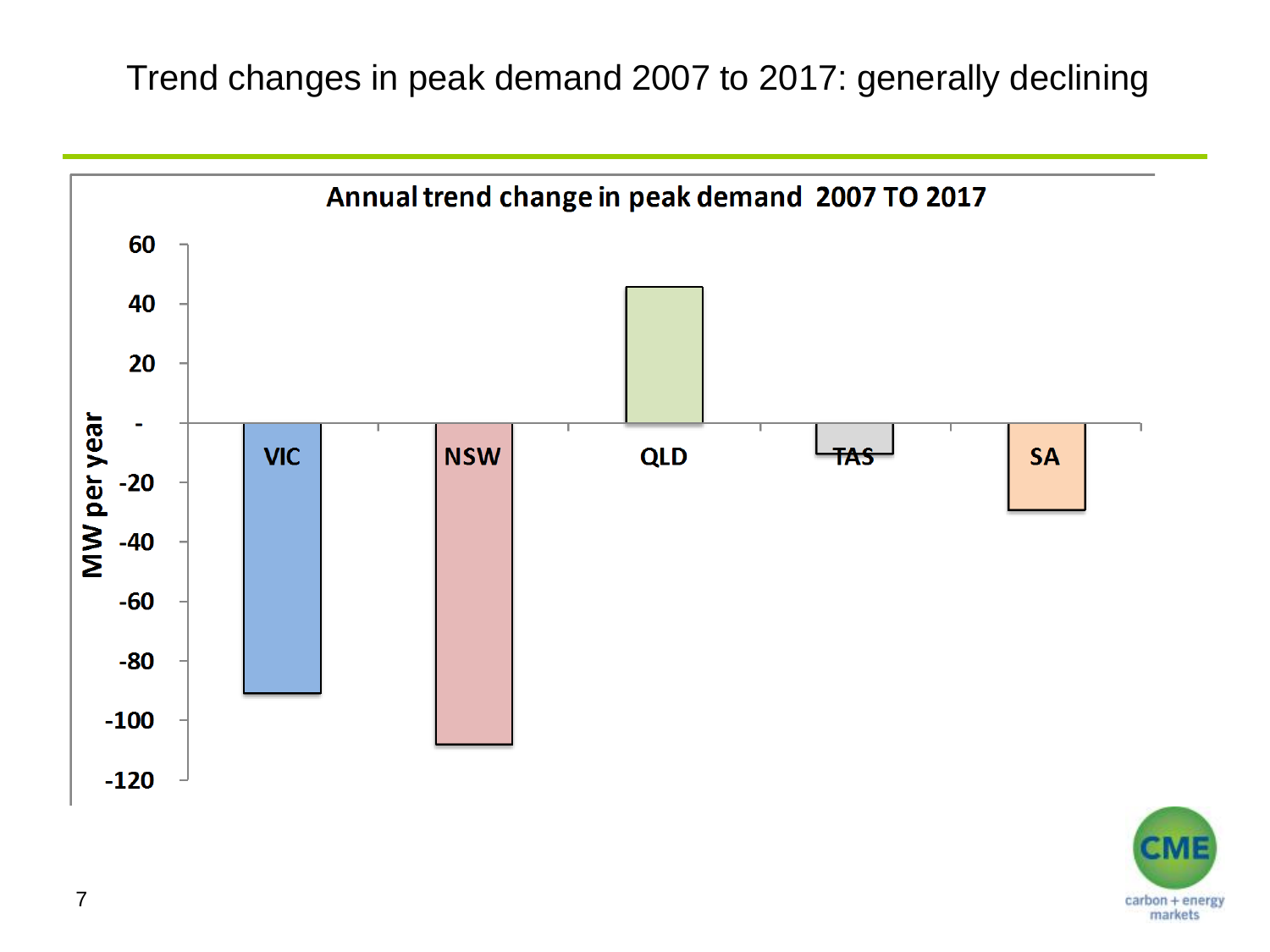**Networks** 

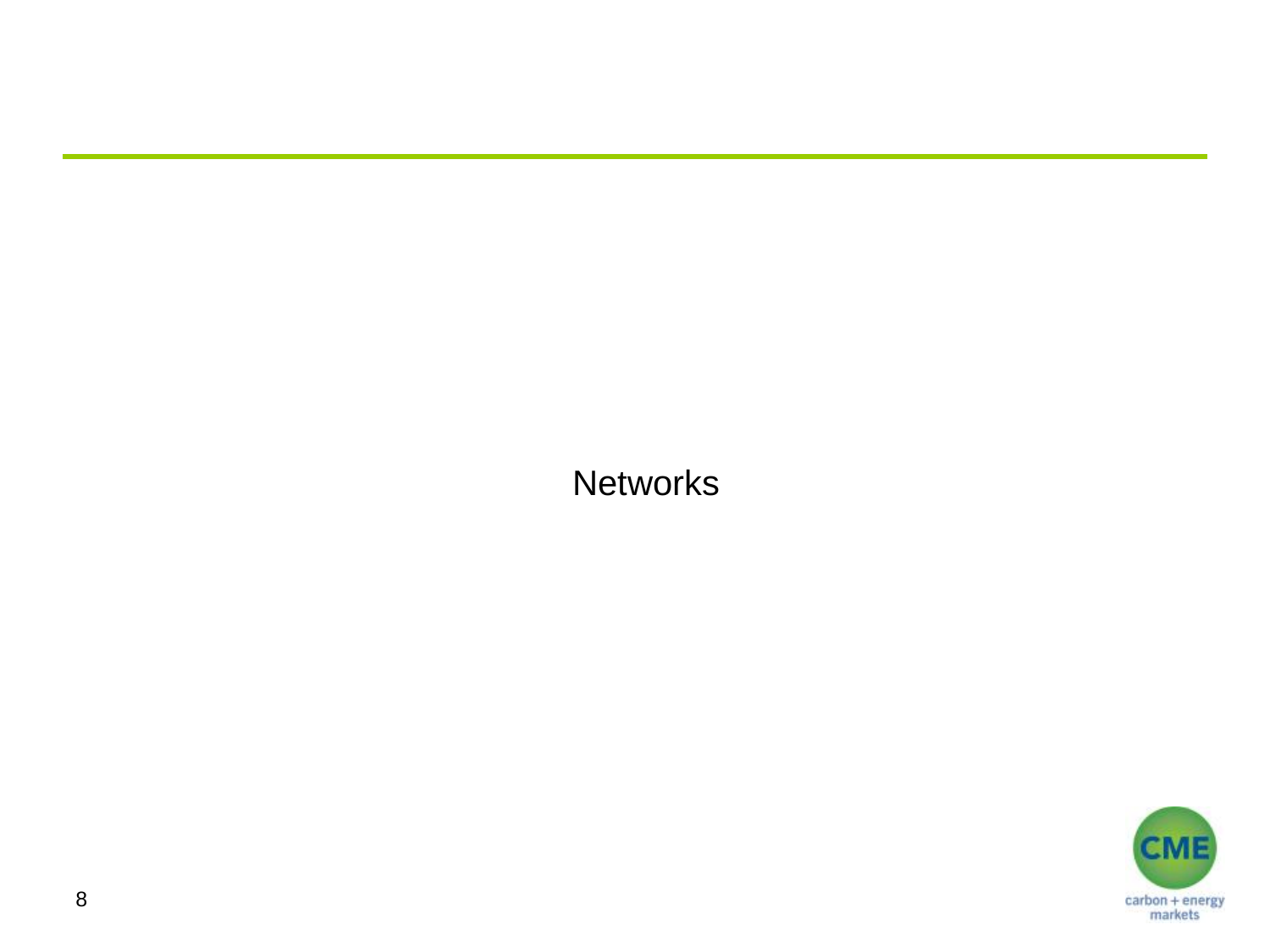#### **Total expenditure allowances in three regulatory periods: govt v private disparity**



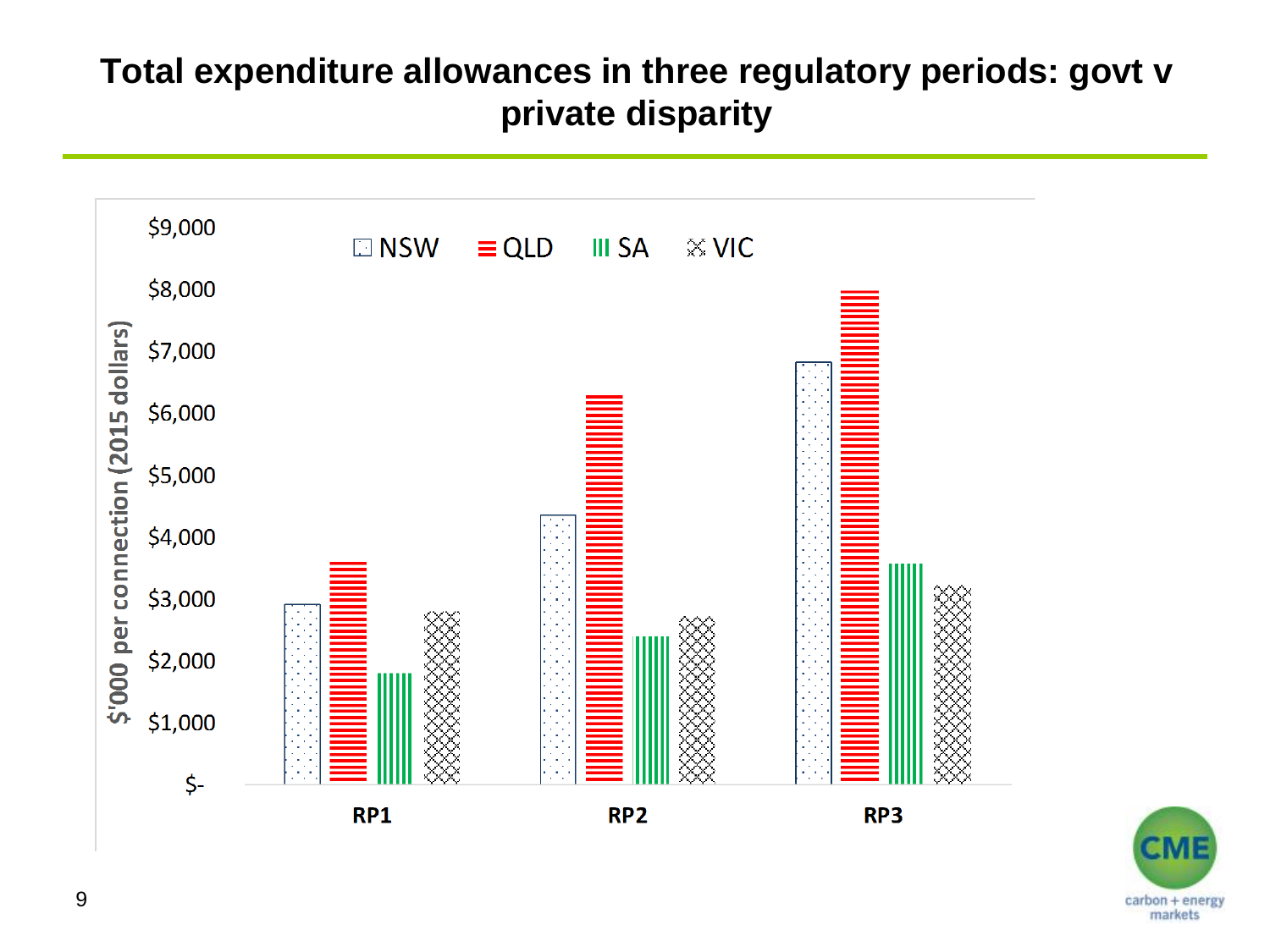#### Change in asset value by asset type: mostly substations where govt owned



carbon + energy markets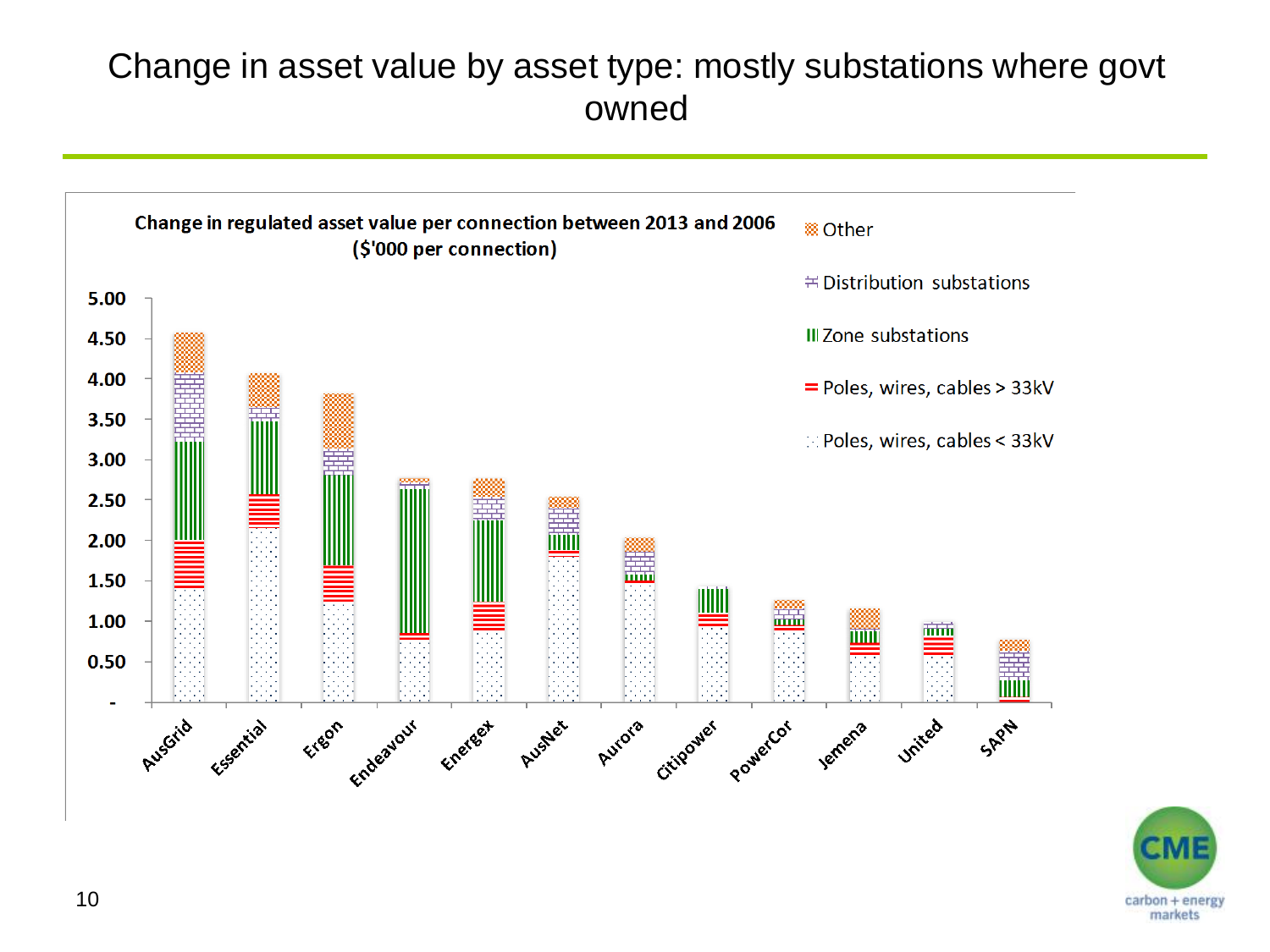#### Change in substation capacity and peak demand per connection from 2006 to 2013: supply far exceeds demand, particularly where govt. owned

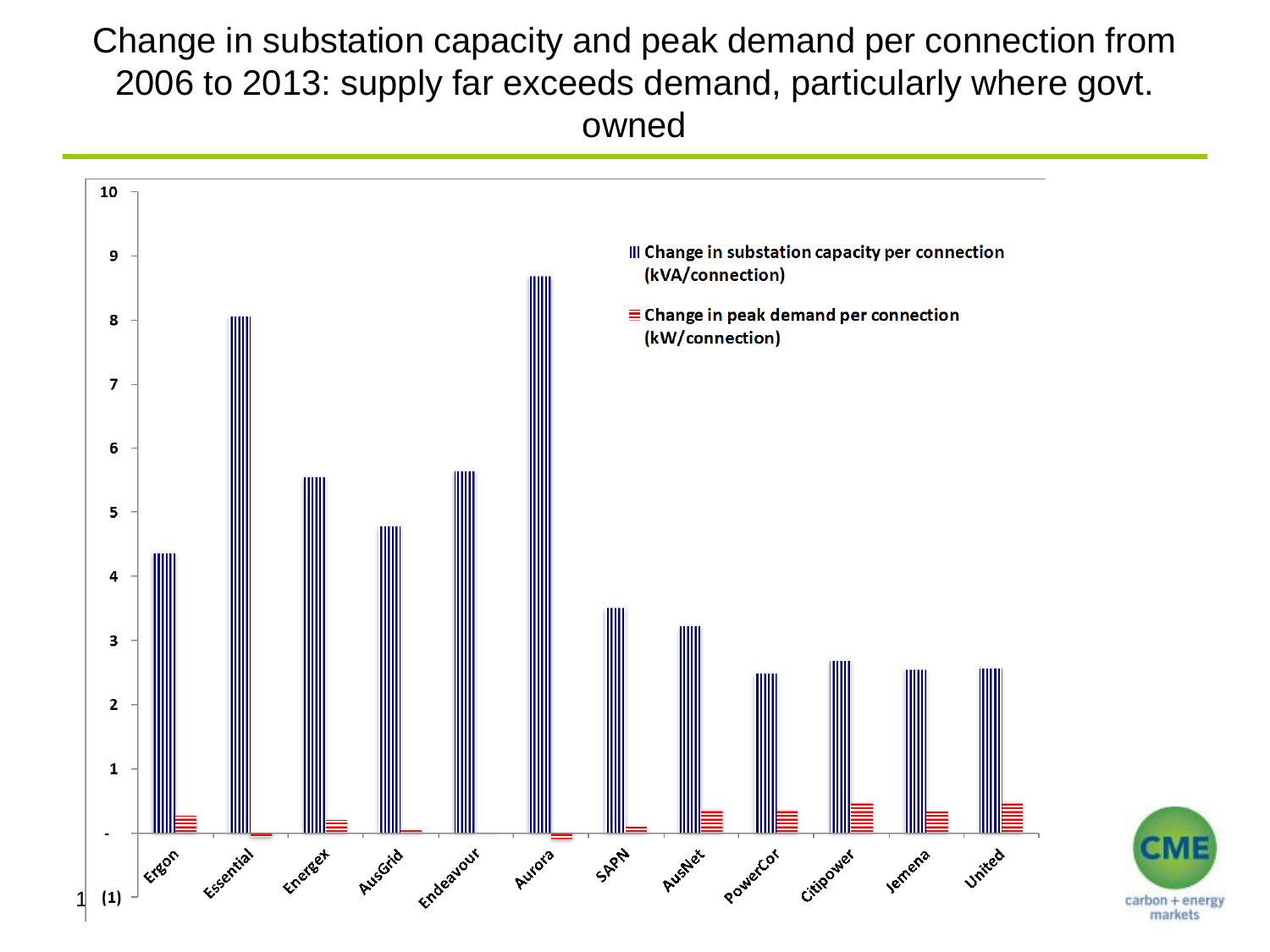#### **Pecuniary benefit, regulated assets per connection and regulated revenue per connection for government distributors: profits proportion to RAB**



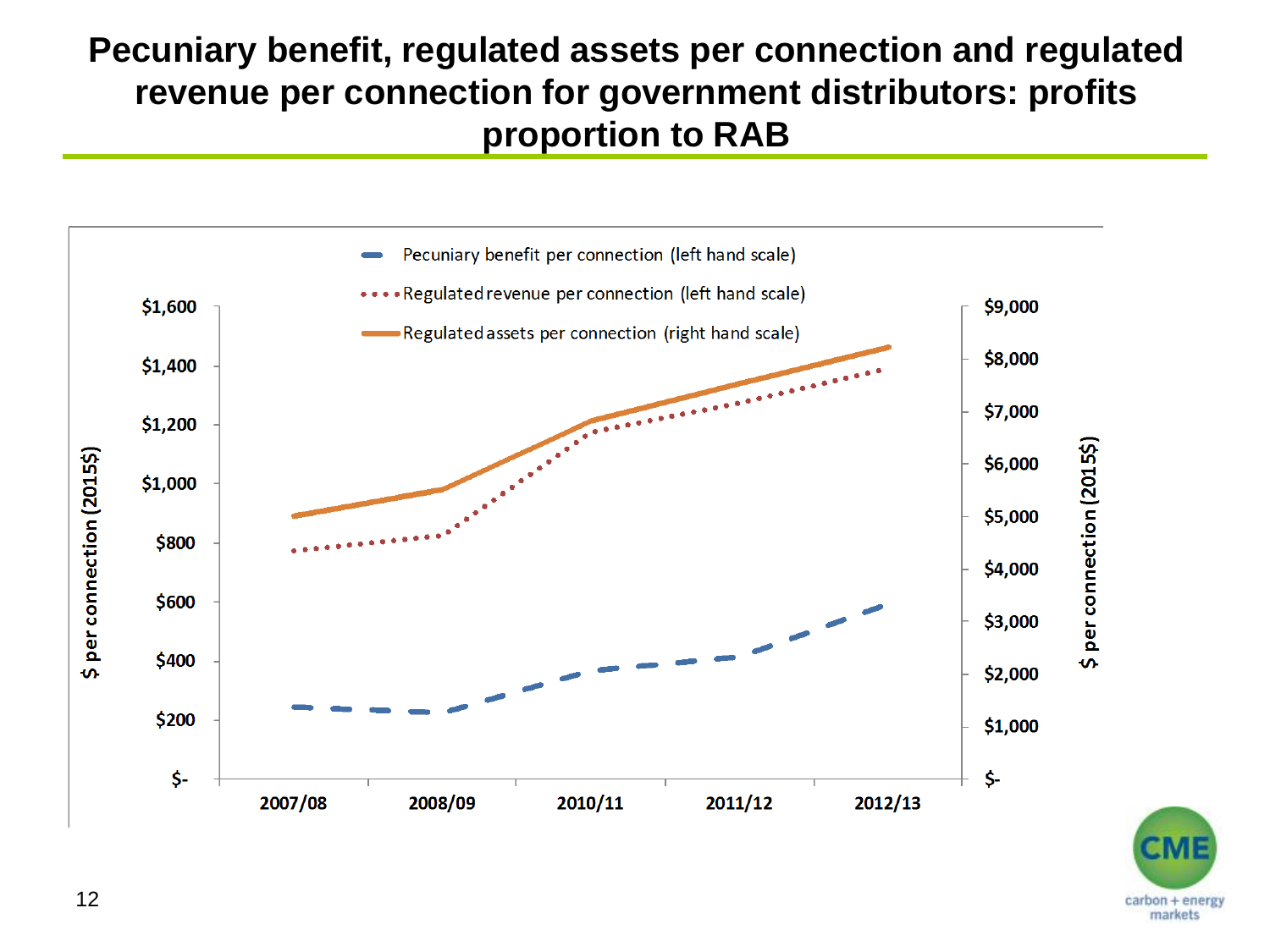**Regulated asset value per connection (\$'000 per connection) for electricity distributors in New Zealand, Great Britain, Australia and Ontario (2015 Australia dollars, PPP exchange rates)**



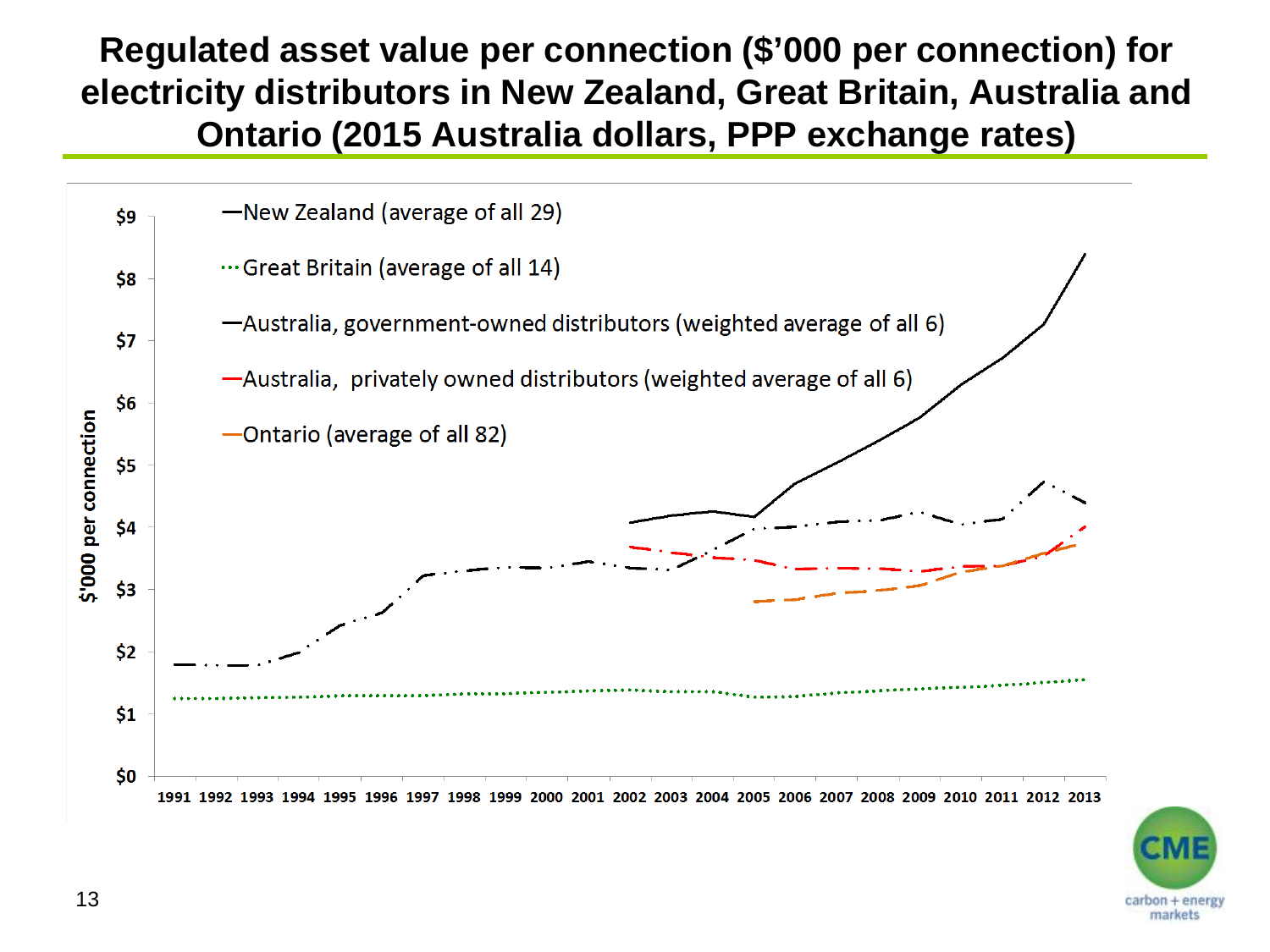#### Retail

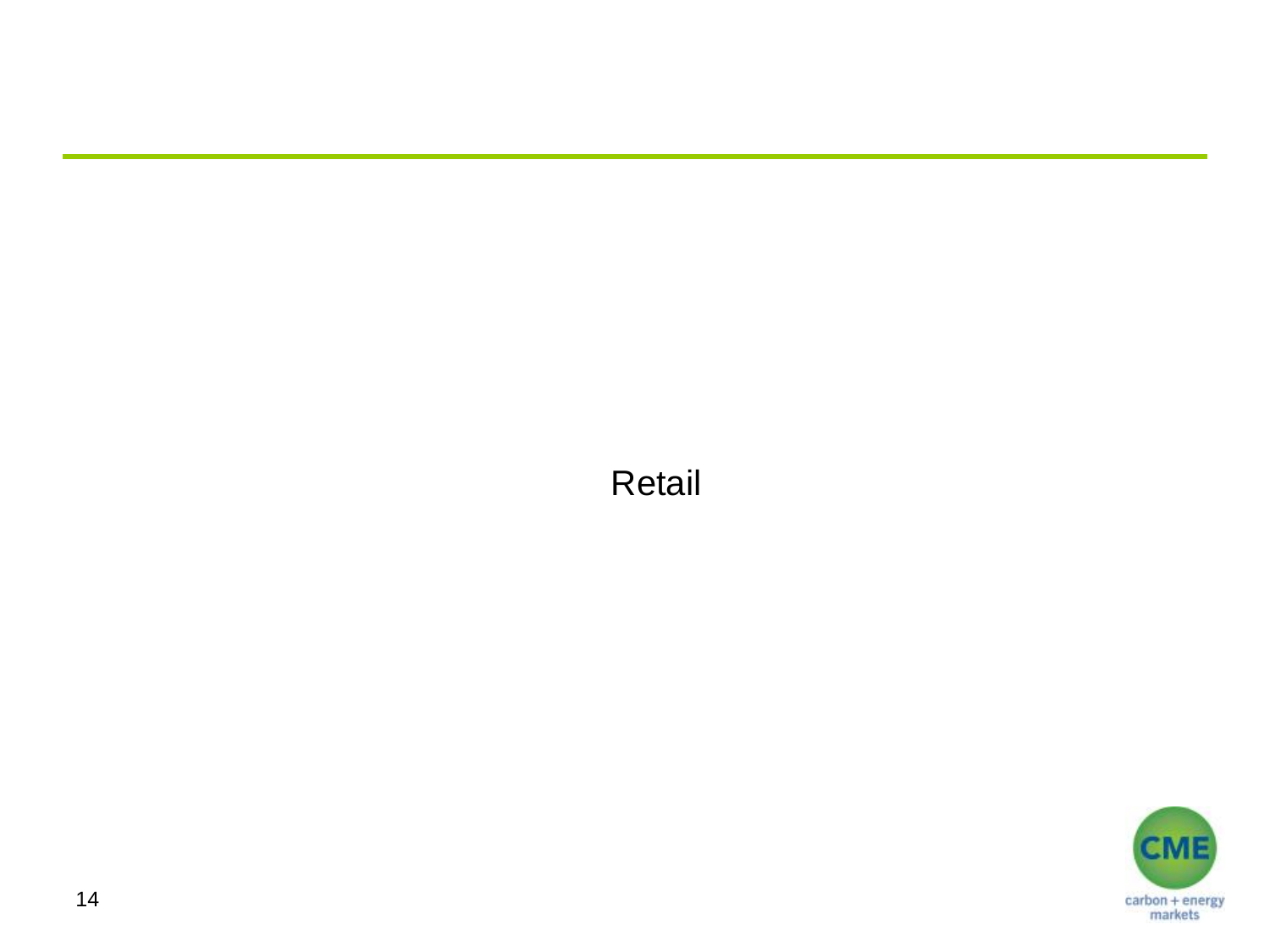#### Bill break-down residential – VIC: retail dominates



Source: Based on CME electricity analysis, Figure 30, p. 63

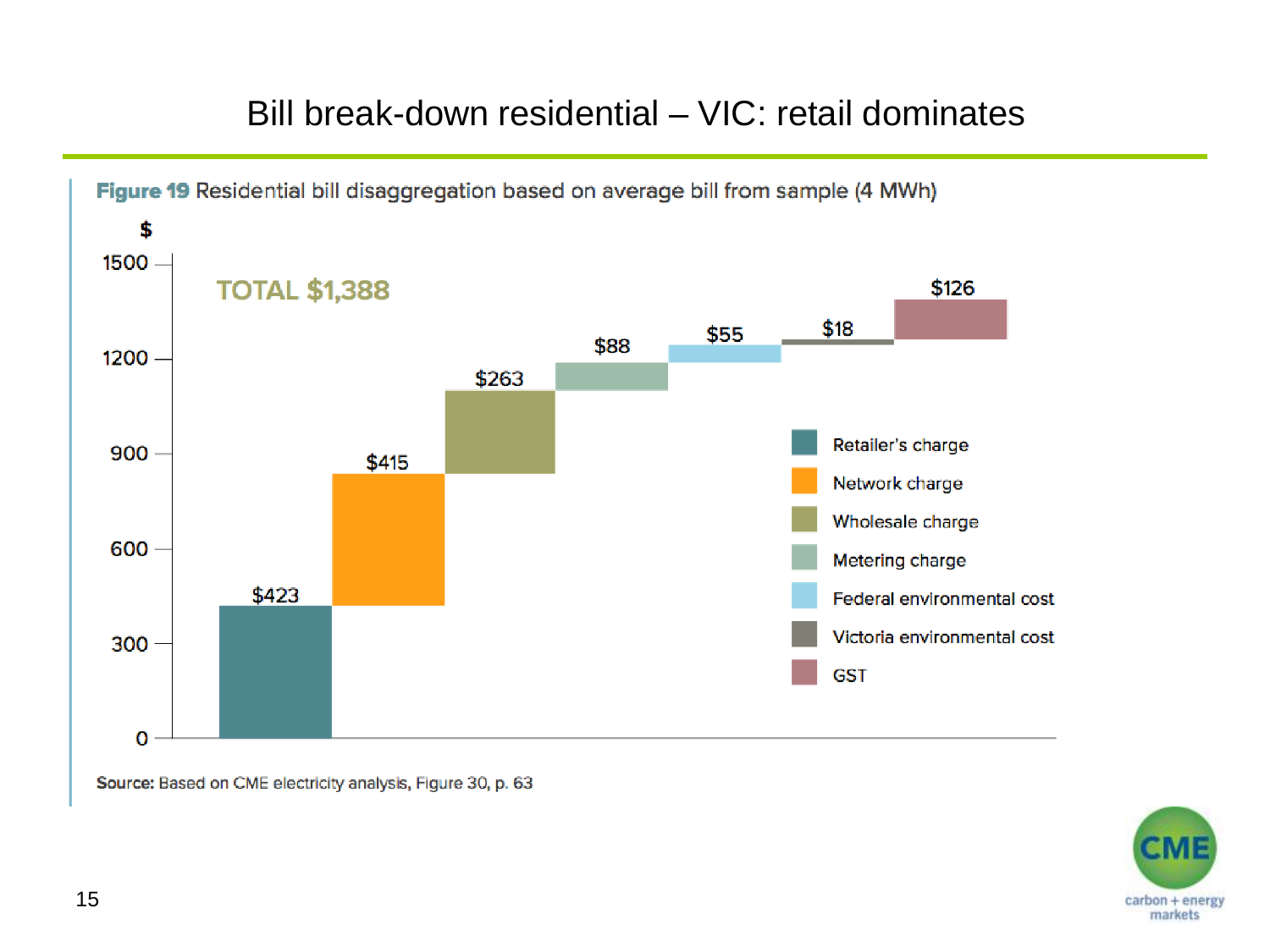#### International comparison of retailers' charge: Australian's retailer charges much higher than in Europe



Source: Based on CME electricity analysis, Figure 35, p. 68

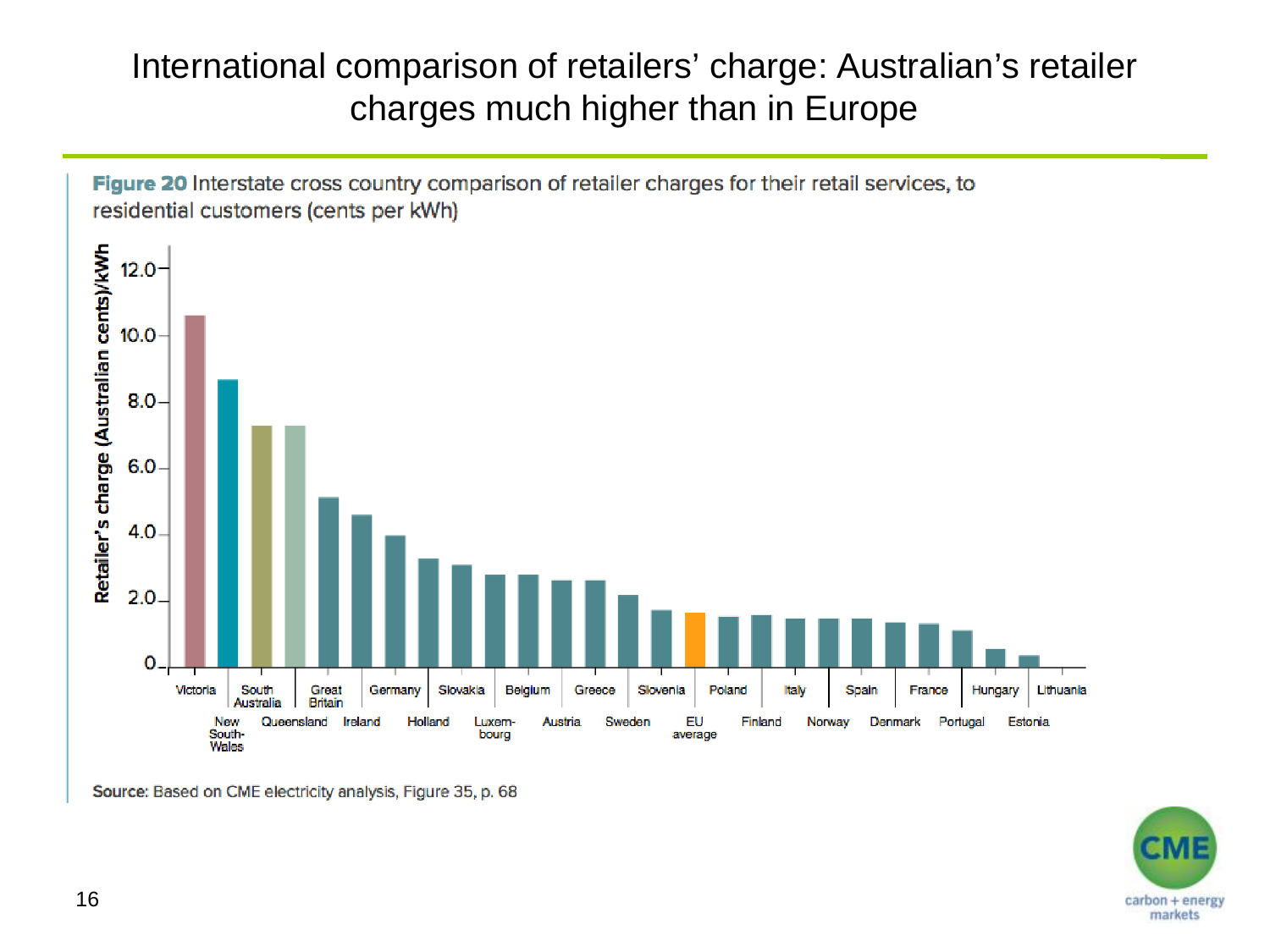### Break-down of fixed charges: retailer fixed charges disproportionately high



Figure 22 Annual fixed retail, fixed network and metering charges, bill data

Source: Based on CME electricity analysis, Figure 23, p. 50

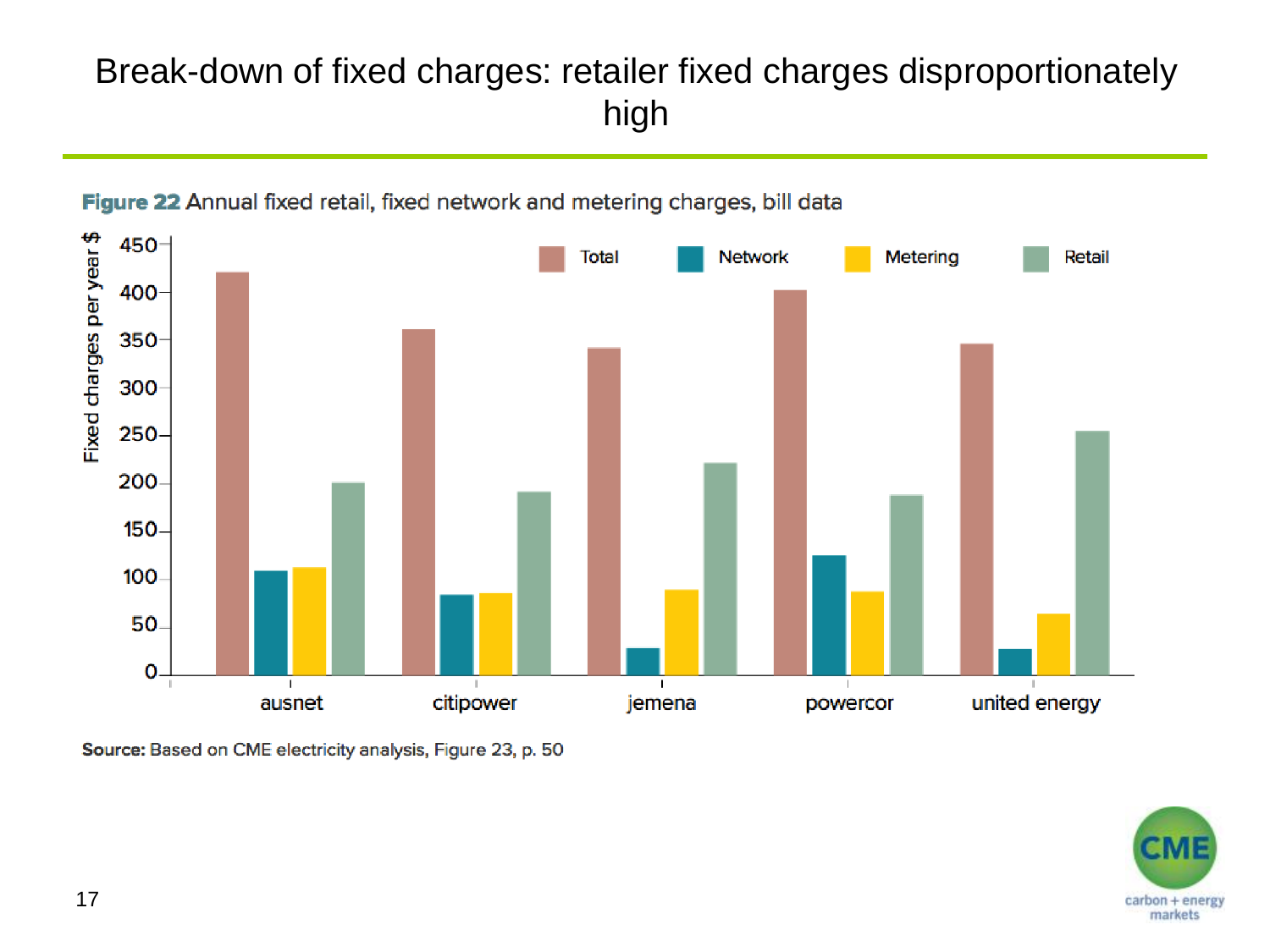## Saving from switching: lots of money on the table. Why?



Figure 24 Savings that could be achieved if consumers switched electricity offers

Source: Based on CME electricity analysis, Figure 42, p. 77

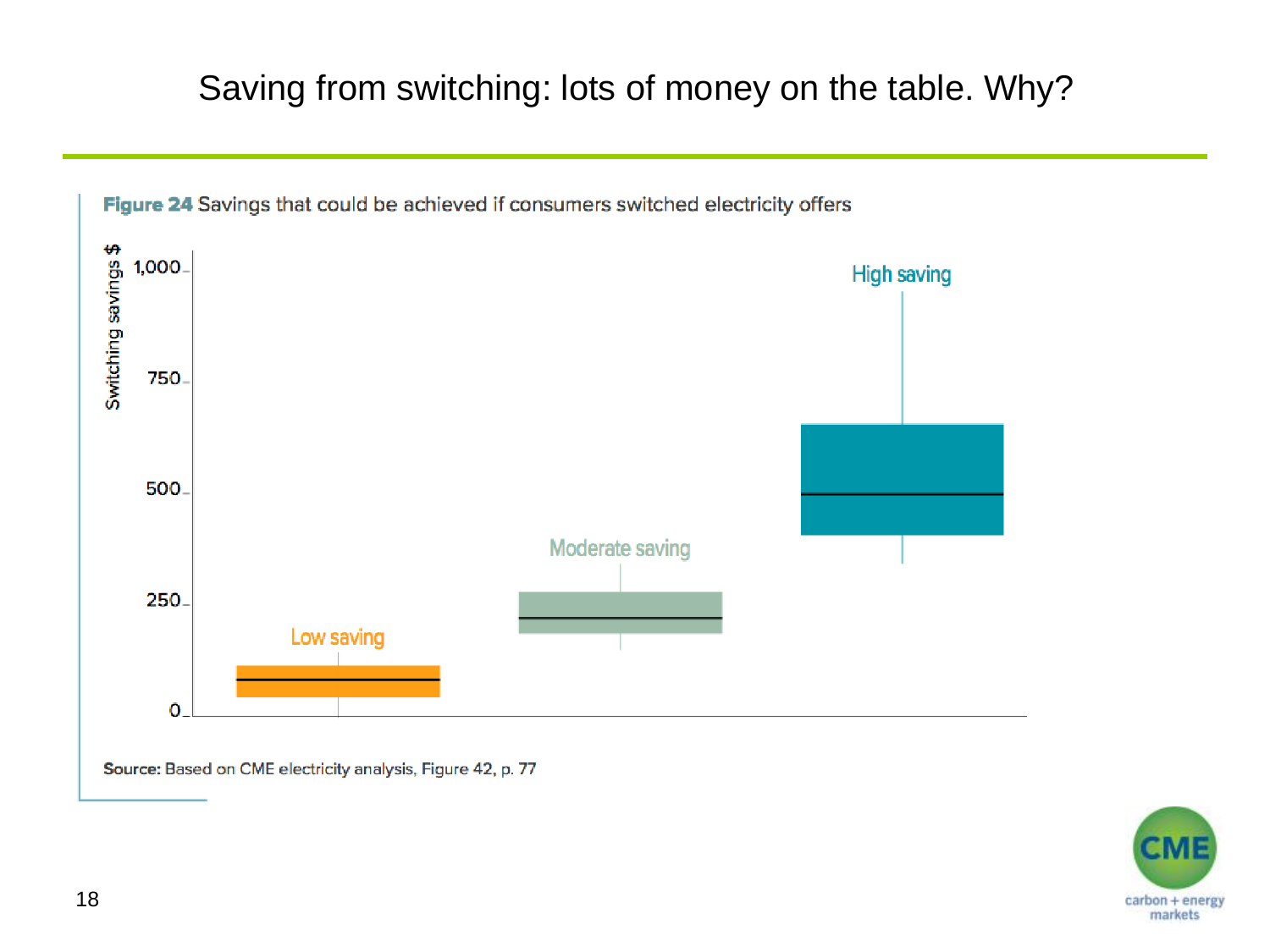### Saving from switching as percentage of bill: ditto





Source: Based on CME electricity analysis, Figure 41, p. 76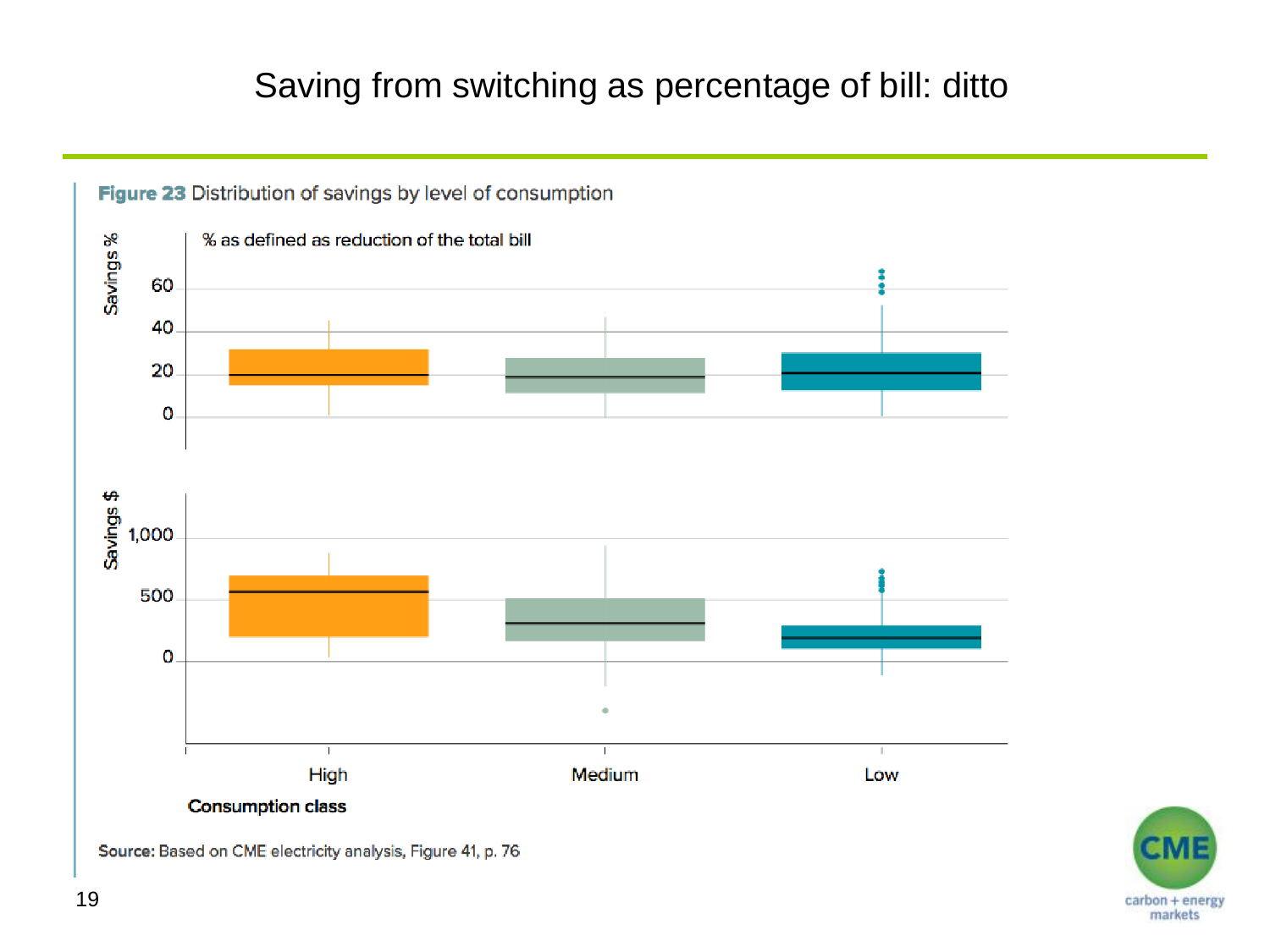Distributed energy

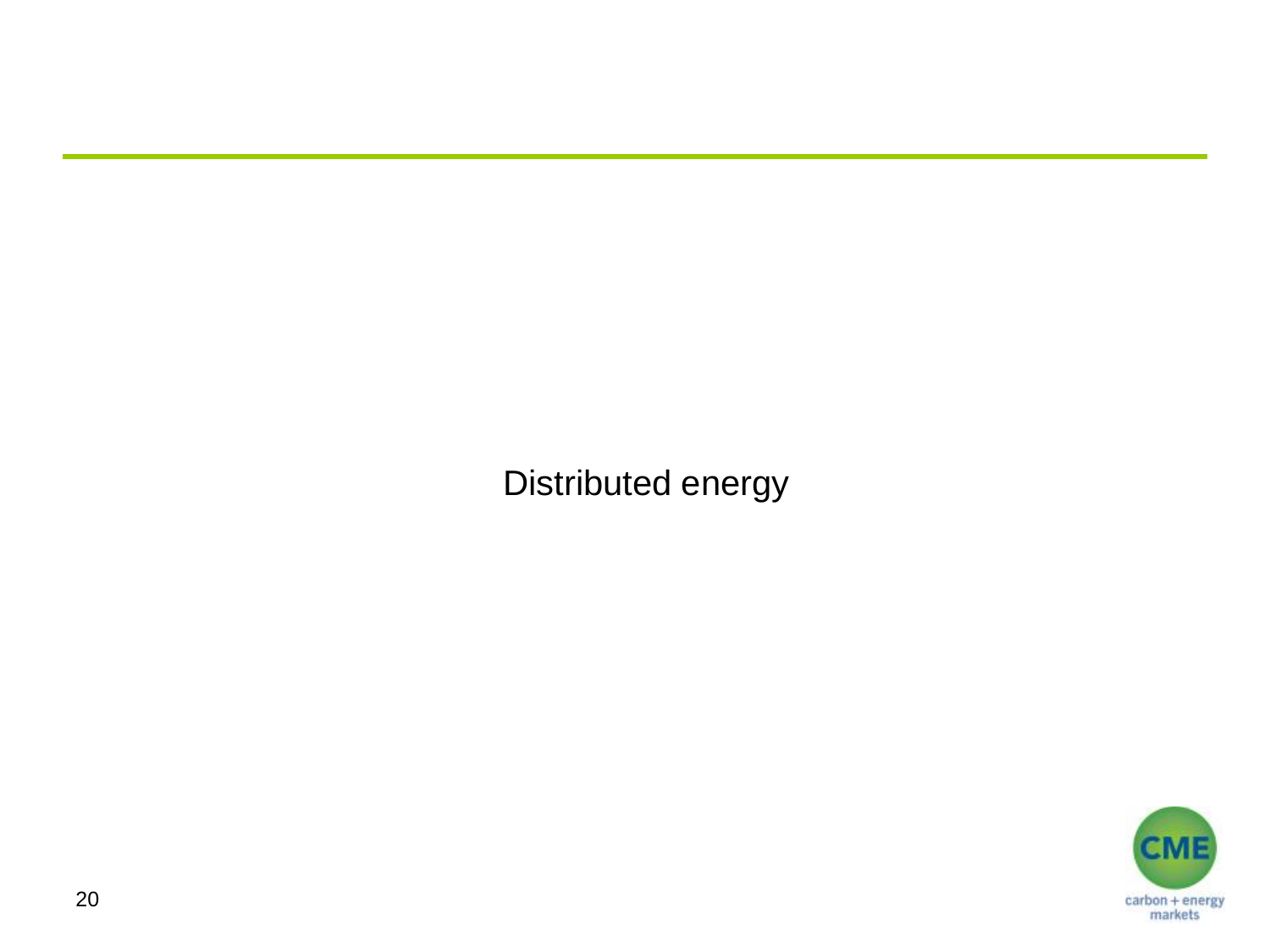#### Behind-the-Meter (BtM) PV v Grid for households: PV installation now at record high can be no surprise



BtM PV 2.5 - 7x cheaper than grid variable price in VIC

- Installed price of PV dropped ~80% over last 7 years. Nationally 1/5 detached/semi-detached households now with PV (1/3 in SA and QLD).
- PV clearly much cheaper than grid, but PV typically only displaces ~ 30% of grid consumption for typical house. Surplus PV production exported to the grid, currently receives around 10 cents per kWh (~doubled in last year).
- Rooftop PV pays for itself in almost all cases with north or west facing roof. Rapid growth also in commercial sector
- Monthly installation rate at all-time high in August 2017 (100 MW, costing ~ \$150m).

<sup>\*</sup> Grid prices from MarkIntell on 13 September 2017. All prices inclusive of GST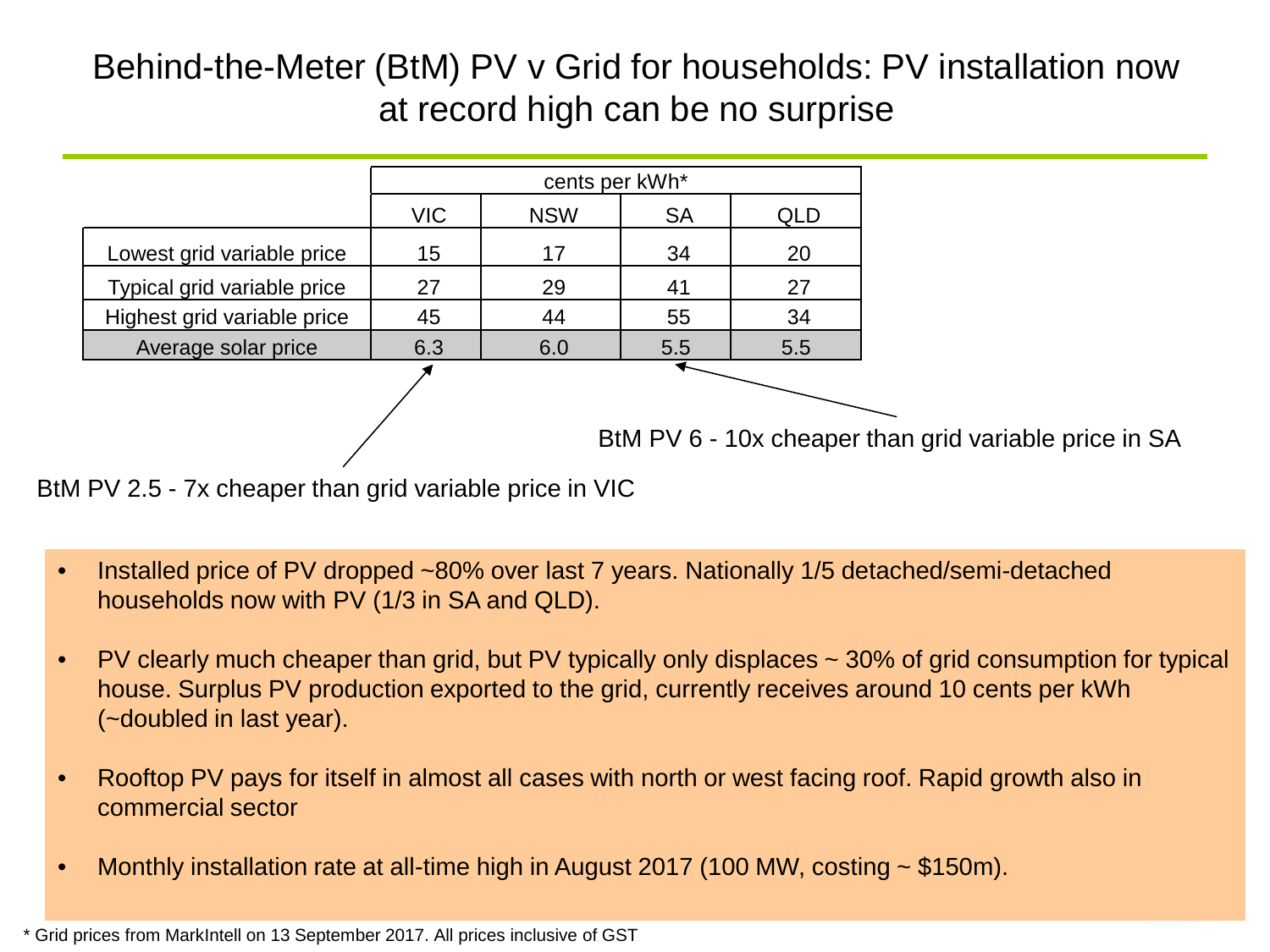#### Behind-the-meter battery economics for households: rapidly getting there for small customers

|                                                            | cents per kWh |            |                 |     |             |
|------------------------------------------------------------|---------------|------------|-----------------|-----|-------------|
|                                                            | <b>VIC</b>    | <b>NSW</b> | <b>SA</b>       | QLD |             |
| Grid-only arbitrage (median peak minus off-peak prices)    | 17            | 24         | 40              | 18  |             |
| Solar/grid arbitrage (lowest grid price minus avg. solar)  |               |            | 28              | 14  | The benefit |
| Solar/grid arbitrage (median grid price minus avg. solar)  | 21            | 23         | 35 <sub>1</sub> |     |             |
| Solar/grid arbitrage (highest grid price minus avg. solar) | 39            | 38         | 50              | 28  |             |

|                          | Cents per kWh stored and |          |
|--------------------------|--------------------------|----------|
|                          | reproduced per day       |          |
| Tesla PW2**              | 28                       | The cost |
| Bloomberg capex estimate | 25                       |          |

\* Grid prices from MarkIntell on 13 September 2017

\*\* \$11k annualised at 2% (real) over 10 years, zero residual, 90% round-trip efficiency

- For households in SA, benefits from grid-only arbitrage or grid/PV arbitrage comfortably exceed costs. Elsewhere, benefits exceed costs for expensive retail offers.
- PV + Battery allows grid-independence for 70-100% of consumption. Optimal battery/PV sizing for households depend on many factors.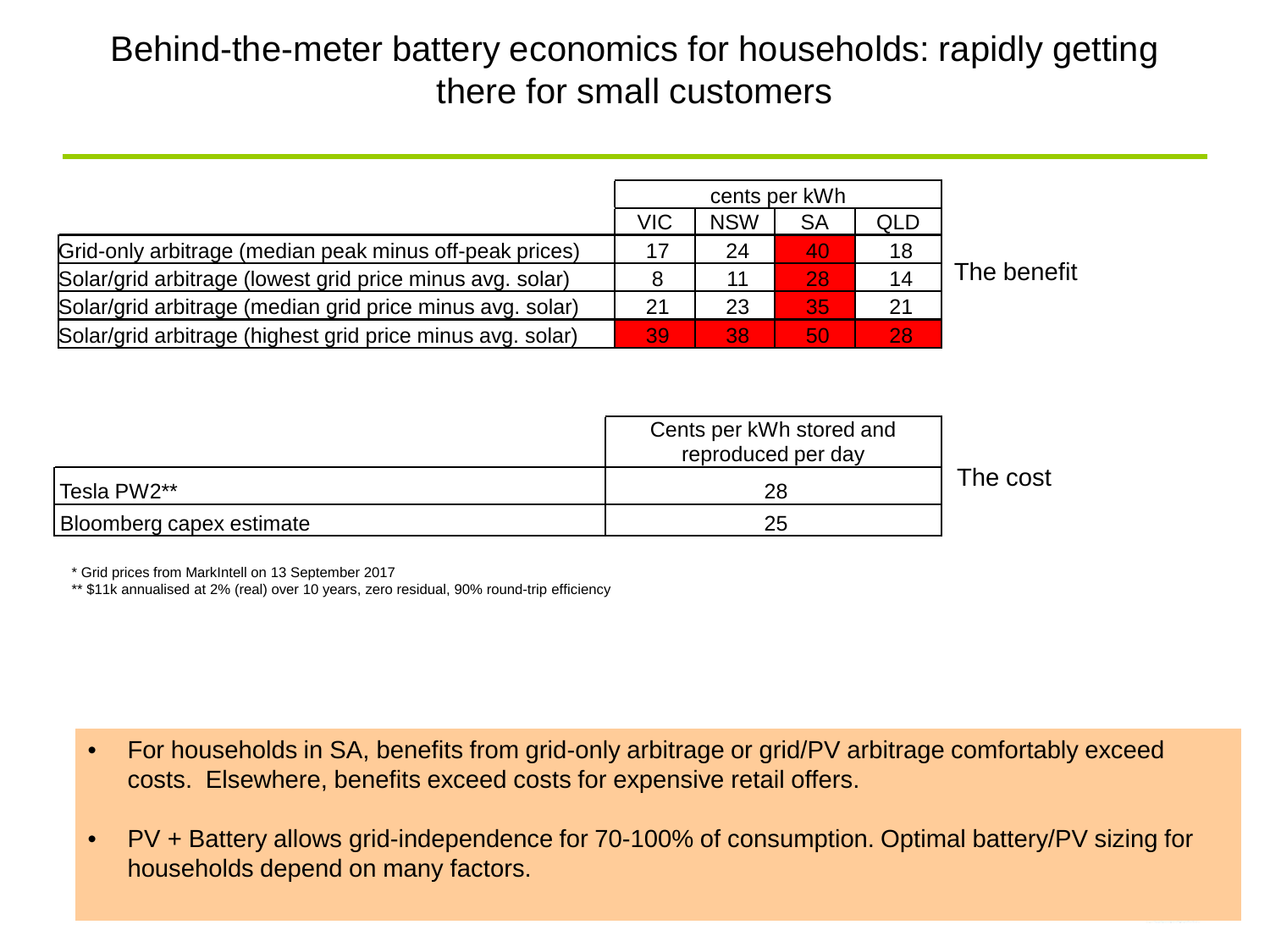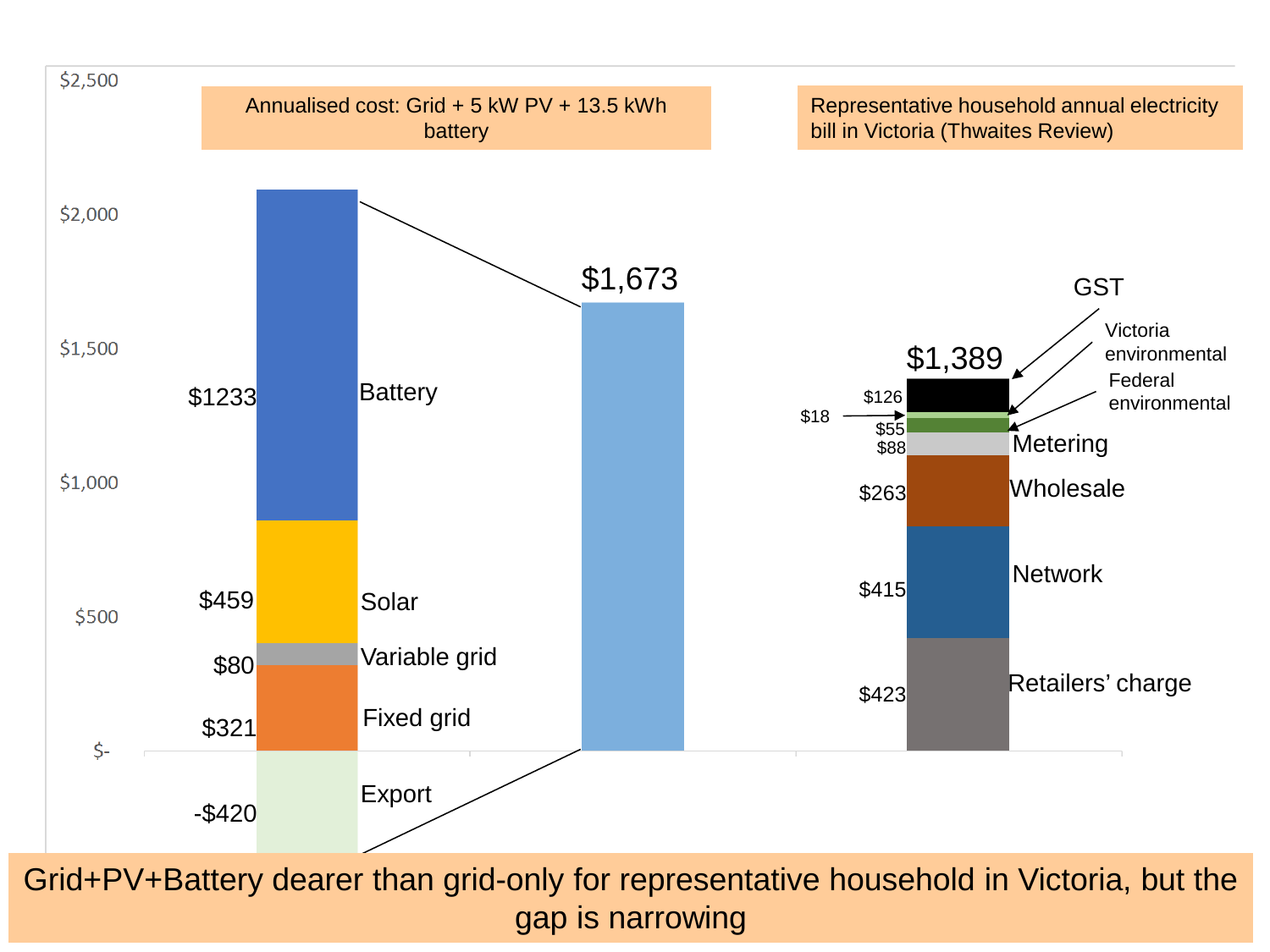#### Policy issues arising

- Distributed energy technology development, and price/quality failure in the shared system driving decentralisation. Continued decentralised technology development certain but resolution of price failures in shared system remains unclear.
- Governments concerned about electricity prices should focus on ensuring households and businesses can take advantage of BtM PV, and increasingly also batteries.
- Grid still valuable as back-up/decentralised trading/ diversify risk. Continued decline in dependency on shared grid is certain. Incentives for grid by-pass are very strong in some places.
- Network asset values, particularly of government-owned distributors reflect historic write-ups, indexation at CPI and gold-plating. Asset write-down to bring regulatory values to economic value essential to ensure those dependent on the grid do not disproportionately bear burden of past policy failure & to avoid wasteful grid by-pass.
- For government distributors this is fiscal and political. For private distributors, legitimate concerns about political appropriation arise.